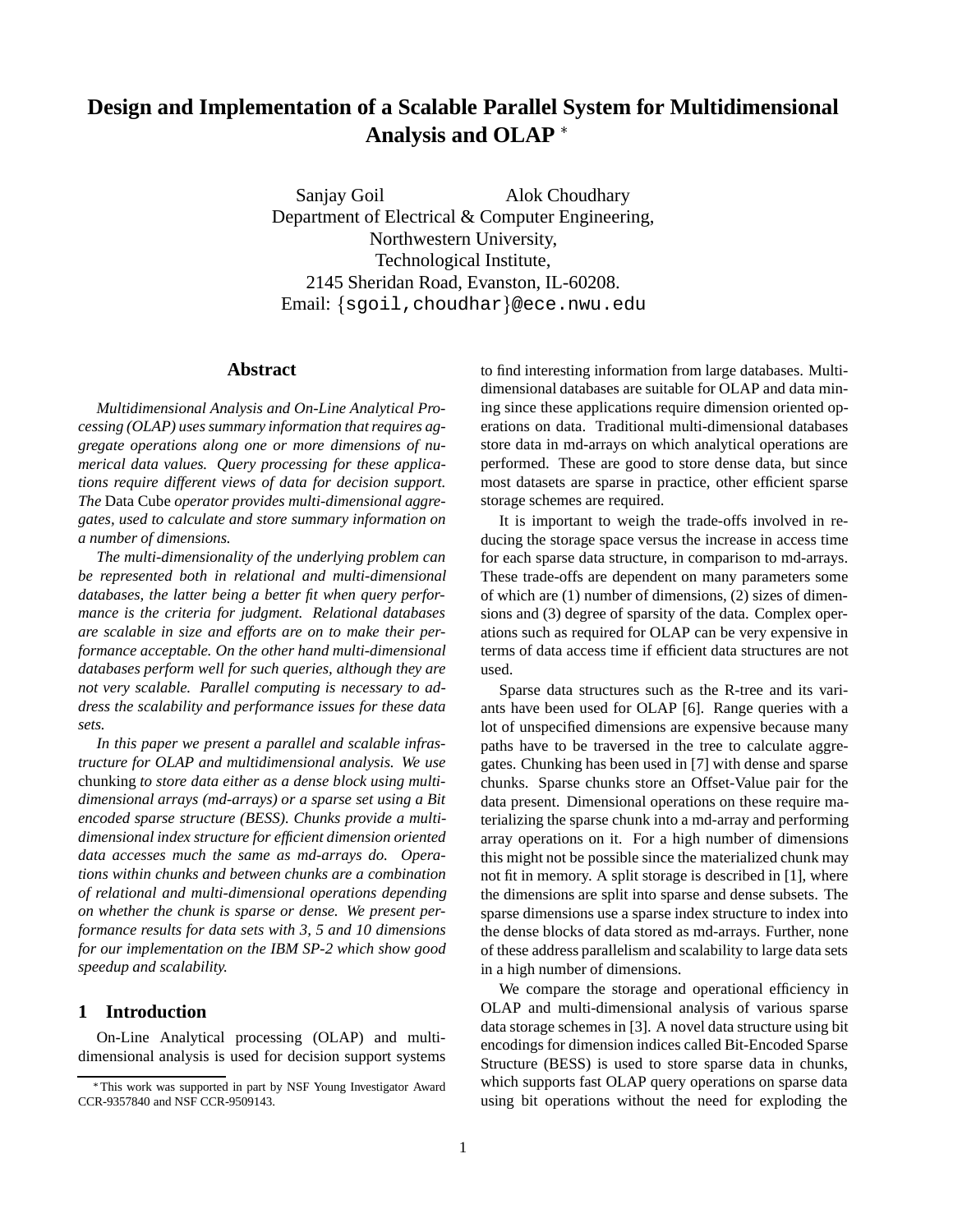sparse data into a md-array. This allows for high dimensionality and large dimension sizes.

In this paper we present a parallel and scalable OLAP framework for large data sets. Parallel data cube construction for large data sets and a large number of dimensions using both dense and sparse storage structures is presented. Sparsity is handled by using compressed *chunks* using a bit encoded sparse structure (BESS). Data is read from a relational data warehouse which provides a set of tuples in the desired number of dimensions. Results of our disk-based implementations are presented on the IBM SP2, for large datasets with 3, 5 and 10 dimensions which show good performance and speedups.

The rest of the paper is organized as follows. Section 2 describes OLAP using the data cube operator. Section 3 presents multi-dimensional storage using chunks and BESS for sparse data. Section 4 presents steps in the computation of the data cube on a parallel machine and the overall design. Section 5 describes the algorithms, techniques and optimizations in the parallel building of the simultaneous multi-dimensional aggregates and the factors affecting performance. Section 6 presents implementation results and performance analysis on the IBM SP2. Section 7 concludes the paper.

## **2 Data Cubes and OLAP**

Multidimensional systems store data in multidimensional structures which is a natural way to express the multi-dimensionality of the enterprise data and is more suited for analysis. A "cell" in multi-dimensional space represents a tuple, with the attributes of the tuple identifying the location of the tuple in the multi-dimensional space and the *measure* values represent the content of the cell.

Data can be organized into a data cube by calculating all possible combinations of GROUP-BYs [5]. This operation is useful for answering OLAP queries which use aggregation on different combinations of attributes. For a data set with *n* attributes this leads to  $2^n$  GROUP-BY calculations. A data cube treats each of the  $k, 0 \leq k < n$  aggregation attributes as a dimension in k-space.

Data Cube operators generalize the histogram, crosstabulation, roll-up, drill-down and sub-total constructs. Figure 1 shows a lattice structure for the data cube with 5 dimensions. At a level  $i, 0 \le i \le n$  of the lattice, there are  $C(n, i)$  sub-cubes (aggregates) with exactly i dimensions, where the function  $C$  gives the all combinations having  $i$  distinct dimensions from  $n$  dimensions. A total of  $\sum_{i=0}^{n} C(n, i) = 2^{n}$  sub-cubes are present in the data cube including the base cube. Optimizations of calculating the aggregates in the sub-cubes can be performed using the lattice structure augmented by the various computations and communication costs to generate a DAG of cube orderings which minimize the cost. This is discussed in a later section.



**Figure 1. Lattice for cube operator**

### **3 Data Storage: Chunks and BESS**

Multidimensional database technology facilitates flexible, high performance access and analysis of large volumes of complex and interrelated data [2]. It is more natural and intuitive for humans to model a multidimensional structure. A *chunk* is defined as a block of data from the mdarray which contains data in all dimensions. A collection of chunks defines the entire array. Figure 2(a) shows chunking of a three dimensional array. A chunk is stored contiguously in memory and data in each dimension is strided with the dimension sizes of the chunk. Most sparse data may not be uniformly sparse. Dense clusters of data can be stored as md-arrays. Sparse data structures are needed to store the sparse portions of data. These chunks can then either be stored as dense arrays or stored using an appropriate sparse data structure as illustrated in Figure 2(b). Chunks also act as an index structure which helps in extracting data for queries and OLAP operations.

Typically, sparse structures have been used for advantages they provide in terms of storage, but operations on data are performed on a md-array which is populated from the sparse data. However, this is not always possible when either the dimension sizes are large or the number of dimensions is large. Since we are dealing with multidimensional structures for a large number of dimensions, we are interested in performing operations on the sparse structure itself. This is desirable to reduce I/O costs by having more data in memory to work on. This is one of the primary motivations for our Bit-encoded sparse storage (BESS). For each cell present in a chunk a dimension index is encoded in  $\lceil \log |d_i| \rceil$  bits for each dimension  $d_i$  of size  $|d_i|$ . A 8byte encoding is used to store the BESS index along with the value at that location. A larger encoding can be used if more bits are required. A dimension index can then be extracted by a bit mask operation. Aggregation along a dimension  $d_i$  can be done by masking its dimension encoding in BESS and using a sort operation to get the duplicate resultant BESS values together. This is followed by a scan of the BESS index, aggregating values for each duplicate BESS index. For dimensional analysis, aggregation needs to be done for appropriate chunks along a dimensional plane.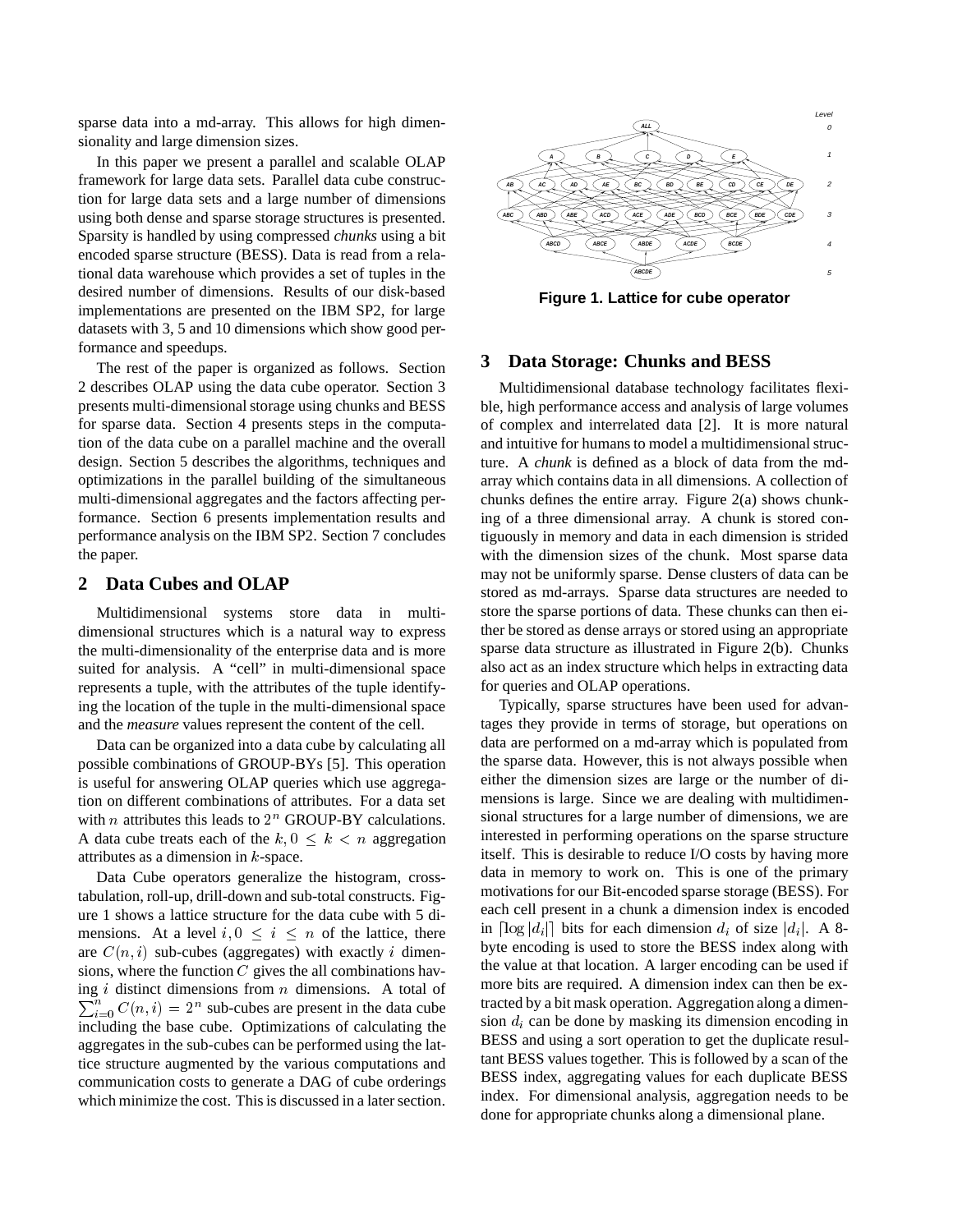

**Figure 2. Storage of data in chunks**

## **4 Overall Design**

In this section we describe our design for a parallel and scalable data cube on coarse grained parallel machines (e.g IBM SP-2) or a network of workstations, characterized by powerful general purpose processors (few to a few hundred) and a fast interconnection between them. The programming paradigm used is a high level programming language (e.g.  $C/C++$ ) embedded with calls to a portable communication library (e.g. Message Passing Interface).

In what follows, we address issues of data partitioning, parallelism, schedule construction, data cube building, chunk storage and memory usage on this machine architecture. Moreover, a partial cube can be constructed if the number of dimensions is large or a specific level of the cube is needed. For example, in 2-way attribute-oriented data mining of associations, all cubes at level 2 are materialized by using the base cube and the minimum materializations of sub-cubes at the intermediate levels between 3 and  $n - 1$ [4].

Data is partitioned on processors to distribute work equitably. In addition, a partitioning scheme for multidimensional has to be *dimension-aware* and for dimensionoriented operations have some regularity in the distribution. A dimension, or a combination of dimensions can be distributed. In order to achieve sufficient parallelism, it would be required that the product of cardinalities of the distributed dimensions be much larger than the number of processors. For example, for 5 dimensional data (ABCDE), a 1D distribution will partition A and a 2D distribution will partition AB. Partitioning determines the communication requirements for data movement in the intermediate aggregate calculations in the data cube. We support both 1D and 2D partition in our implementations. Since  $2^n$  cubes are being constructed, we keep them distributed as well. The distribution of these cubes depends on the cardinalities of their largest 1 or 2 dimensions. The same criteria is used here as the one used for the base cube. However, redistribution of dimensions and chunks may be required if a dimension is partitioned anew or is re-partitioned.

Table 1 shows the various distributions for aggregate cal-

**Table 1. Partitioning of sub-cubes following aggregation calculations**

| <i>Distribution</i>   | Local                     | Non Local                       |                      |  |
|-----------------------|---------------------------|---------------------------------|----------------------|--|
|                       |                           | Dimension 1                     | Dimension 2          |  |
| $2D \rightarrow 2D$   | $ABC \rightarrow AB$      | $\overline{ABC} \rightarrow BC$ | $ABC \rightarrow AC$ |  |
| $2D \rightarrow 1D$   |                           | $ABC \rightarrow BC$            | $ABC \rightarrow AC$ |  |
| $1D \rightarrow 1D$   | $ABC \rightarrow AB, AC$  | $ABC \rightarrow BC$            |                      |  |
| $2D \rightarrow UNI$  |                           | $ABC \rightarrow BC$            | $ABC \rightarrow AC$ |  |
| $1D \rightarrow UNI$  |                           | $ABC \rightarrow BC$            | $ABC \rightarrow AC$ |  |
| $UNI \rightarrow UNI$ | $ABC \rightarrow AB$ . AC |                                 |                      |  |

culations supported in our framework. The underlined dimensions are partitioned. Calculations are either *Local* or *Non Local*. Local calculations maintain the data distribution on each processor and the aggregation calculation does not involve any inter-processor communication. Non local calculations distribute a undistributed dimension such as in  $ABC \rightarrow AC$ , where dimension B is aggregated and C, which was previously undistributed, is distributed. Another calculation is  $\triangle ABC \rightarrow BC$ , where A is aggregated and B, the second distributed dimension becomes the first distributed dimension, and  $C$  gets distributed as the second dimension. These can be categorized as either dimension 1 or dimension 2 being involved in the (re)distribution. The sub-cubes can be stored as *chunked* or as *md-arrays* which are distributed or on a single processor (UNI) with these distributions. The md-arrays are however restricted to a 1D distribution since their sizes are small and 2D distribution will not provide sufficient parallelism. The data cube build scheduler does not evaluate the various possible distributions currently, instead calculating the costs based on the estimated sizes of the source and the target sub-cubes and uses a partitioning based on the dimension cardinalities.

Several optimizations can be done over the naive method of calculating each aggregate separately from the initial data [5]. **Smallest Parent**, computes a group-by by selecting the smallest of the previously computed group-bys from which it is possible to compute the group-by. The next optimization is to compute the group-bys in an order in which the next group-by calculation can benefit from the cached results of the previous calculation. An im-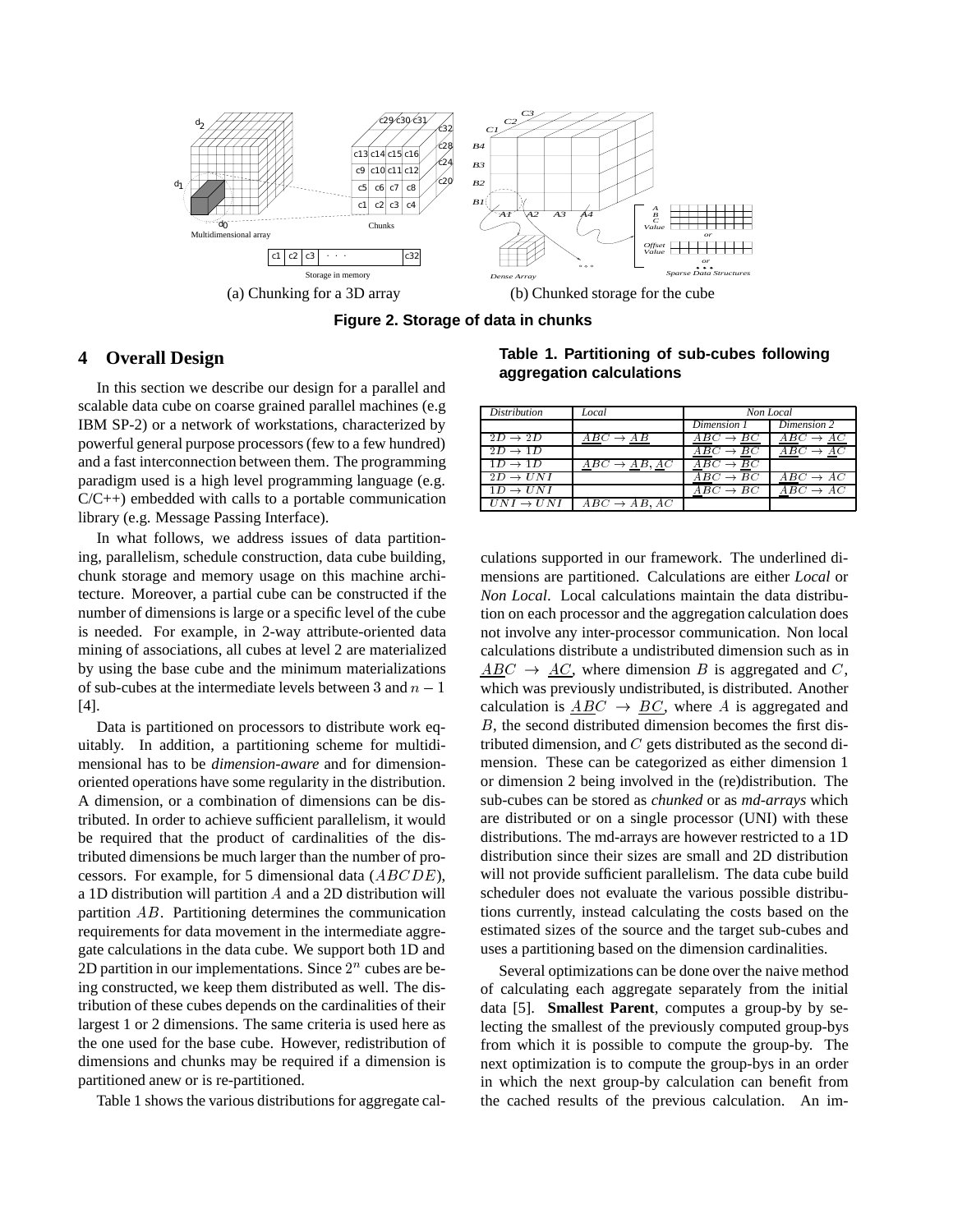portant multi-processor optimization is to **minimize interprocessor communication**. In a cube lattice, each node represents an aggregate and an arrow represents a possible aggregate calculation which is also used to represent the cost of the calculation.

#### 4.1Data Structure Management

For large data sets the sizes of the cubes and the number of cubes will not fit in main memory of the processors. A scalable parallel implementation will require disk space to store results of computations, often many of them intermediate results. This is similar to a *paging* based system which can either rely on virtual memory system of the computer or perform the paging of data structures to the needs of the application. We follow the latter approach.

A global cube topology is maintained for each subcube by distributing the dimension equally on each processor. A dimension of size  $d_i, 0 \leq i < n$  gets distributed on p processors, a processor i gets  $\lceil \frac{d_i}{p} \rceil$  portion of  $d_i$ , if  $i < d_i \mod p$ , else it gets  $\lfloor \frac{d_i}{p} \rfloor$ . Each processor thus can calculate what portion belongs to which processor. Further, a constant chunk size is used in each dimension across subcubes. This allows for a simple calculation to find the target chunk which a chunk maps to after aggregating a dimension. However, the first distribution of the dimensions in the base cube is done using a sample based partitioning scheme which may result in a inexact partition and they are kept the same till any of the distributed dimension gets redistributed.

A *cube directory* structure is always maintained in memory for each cube at the highest level. For each cube this contains a pointer to a *data cube* structure which stores information about the cube and its chunks. It also contains a file offset to indicate the file address if the data cube structure is paged out. A status parameter indicates whether the data cube structure is in memory (INMEM) or on disk (ONDISK).

A data cube structure maintains the cube topology parameters, the number of unique values in each dimension, whether the chunk structure for the cube is in memory (*status*), a pointer to the chunk structure if it is in memory and a file offset if it is on disk. The total number of chunks for the chunk structure of the cube is in *totalchunks*. Additionally, for each chunk of the chunk structure, a chunk status *cstatus* is maintained to keep track of chunk structure paging. The chunk address is a pointer to the chunk structure in memory which stores information for each chunk. This is when cstatus is set to INMEM. Otherwise, cstatus can either be UNALLOCATED or ONDISK. In the latter case the chunk address will be a file offset value. For a md-array, the size of the array and the dimension factor in each dimension are stored to lookup for the calculations involving aggregations instead of calculating them on the fly every time.

A chunk structure for a sub-cube can either be in its entirety or parts of it can be allocated as they are referred to. The cstatus field of the data cube will keep track of allocations. Chunk structure keep track of the number of BESS + value pairs *ntuples*in the chunk, which are stored in *minichunks*. Whether a chunk is dense or sparse is tracked by *type*. A dense chunk has a memory pointer to a dense array whereas a sparse chunk has a memory pointer to a minichunk. Chunk index for each dimension in the cube topology is encoded in a 8 byte value *cidx*. Further, dimensions of the chunk are encoded in another 8 byte value *cdim*. This allows for quick access to these values instead of calculating them on the fly.

Minichunks can either be unallocated (UNALLO-CATED), in memory (INMEM), on disk (ONDISK) or both in memory and on disk (INMEM ONDISK). Initially, a minichunk for a chunk is allocated memory when a value maps to the chunk (UNALLOCATED  $\rightarrow$  INMEM). When the minichunk is filled it is written to disk and its memory reused for the next minichunk (INMEM  $\rightarrow$  IN-MEM ONDISK). Finally, when a minichunk is purged to disk it is deallocated (INMEM\_ONDISK  $\rightarrow$  ONDISK). A chunk can thus have multiple minichunks. Hence, choosing the minichunk size is an important parameter to control the number of disk I/O operations for aggregation calculations.

### **5 Parallel Aggregation Calculations**

Since chunks can either be sparse or dense, we need methods to aggregate sparse chunks with sparse chunks, sparse with dense chunks and dense with dense chunks. The case of dense chunks to sparse chunk does not arise since a dense chunk does not get converted to a sparse chunk ever. Figure 3 illustrates a local and non local aggregation calculation. Computation and communication costs for aggregation are used by the scheduler by analyzing the chunk aggregation operations and the resulting partitioning. The cost analysis of the various aggregations between 1D, 2D and uniprocessor aggregations is not included in this paper.



The extents of a chunk of the aggregating cube can be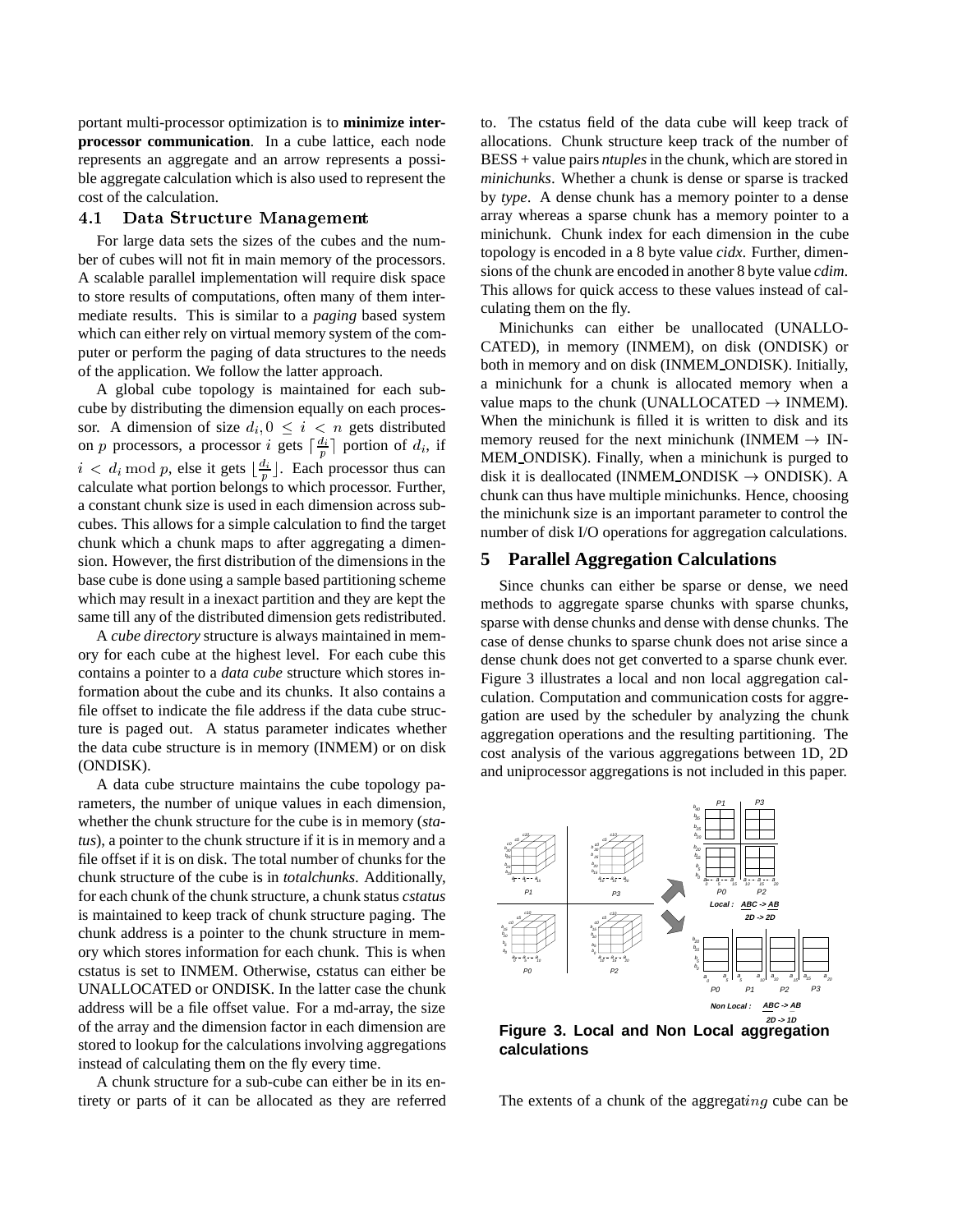contained in the extents of a chunk of the aggregated cube. In this case the BESS+value pairs are directly mapped to the target chunk, locally or non-locally. However, the BESS index values need to be modified to encode the offsets of the new chunk. If the chunk is overlapping over a target chunk boundary, then each BESS value has to be extracted to determine its target chunk. This is computationally more expensive than the direct case. It is to be noted that a 2 dimensional distribution may result in more overlapped chunks than a 1 dimensional distribution, because the former has more processor boundary area than the latter.

Sparse chunks store BESS+value pairs in minichunks. Sparse to sparse aggregations involve accessing these minichunks. The BESS values are kept sorted in the minichunks to facilitate the aggregation calculations by using sort and scan operations used in relational processing. To aggregate dimension  $B$  in a cube  $ABC$ , The bit encoding for B is masked from the BESS values for both chunks. A integer sort is done on the remaining encoding of A and C on both the chunks. This gets the values which map to the same A and C contiguous to each other. This is followed by a merge of sorted values aggregating where the values of A and C are the same.

Buffer management for this aggregation depends on the order in which chunks to be aggregated are accessed. There are two alternative ways to access chunks, *dimension oriented* in which the chunks are accessed along the dimension to be aggregated. The other method, *chunk numbering*, accesses chunks in the order in which they are laid out in memory. In the dimension oriented access, a buffer can be filled with the source chunks that map to a single target chunk and the sort and scan operations are done on the buffer in memory. For the chunk order access, the consecutive chunks accessed are mapped to different chunks for all dimensions except the innermost dimension. This results in sort of each individual chunk and merge with the sorted values calculated earlier mapping to the same chunk. This involves a disk read to get the previous result from the minichunk of the target chunk, which was written to disk if it was full.

The sparse-dense chunk aggregation and chunked - mdarray aggregation are done by converting a BESS index into an array offset. Due to lack of space we do not elaborate those cases here.

## **6 Performance Results**

In this section we present performance results for our system on a 16-node IBM SP-2 distributed memory parallel computer available to us at Northwestern University. Assume  $N$  tuples and  $p$  processors. Initially, each processor reads  $\frac{N}{p}$  tuples from a shared disk, assuming that the number of unique values is known for each attribute. These are partitioned using a sample based partitioning algorithm (*Partitioning phase*) so that the attribute (dimension) values

are ordered on processors and distributed almost equally. To load the base cube, tuples are sorted (*Sorting phase*) on the combined key of all the attributes so that the access to chunks is conformant to its layout in memory/disk. (Sorting in the order  $A_0 \rightarrow A_1 \rightarrow A_2 \ldots A_{n-1}$ , is conformant to the layout of chunks where  $A_0$  is the outer most dimension and  $A_{n-1}$  is the inner most, for loading a sorted run of values.) The base cube is loaded on each processor from these tuples locally on each processor. The sub-cubes of the data cube are calculated from here (*Building phase*).

## **Table 2. Description of datasets and attributes, (N) Numeric (S) String**

|   | ndim | $d_i$                                             | $a_i$         | Tuples |
|---|------|---------------------------------------------------|---------------|--------|
|   |      | 1024(S), 256(N), 512(N)                           | $\mathcal{L}$ | 1.34 M |
| п |      | 1024(S), 16(N), 32(N), 16(N), 256(S)              | ഹാ            | 2.14 M |
| Ш | 10   | $1024(S), 16(S), 4(S), 16, 4, 4, 16, 4, 4, 32(N)$ | ചാ            | .37 M  |

We choose 3 data sets, one each of dimensionality 3, 5 and 10 to illustrate performance. Random data with a uniform distribution used for the performance figures. Table 2 illustrates the data sets for our experiments. The chunk sizes in each dimension for the 3 dimensional data set is chosen as 32, 8 and 16. The number of chunks is  $2^{15}$  for the base cube, but this gets distributed across processors. The 5 dimensional data set has chunk sizes in each dimension of 32, 4, 8, 8, 16 and for the 10 dimensional data set the chunk dimension sizes are 64, 4, 2, 4, 2, 2, 4, 2, 2. The number of sub cubes in the datacube for Dataset I is  $2^3 = 8$ , for Dataset II is  $2^5 = 32$  and for Dataset III is  $2^{10} = 1024$ . We report the results of complete data cube construction here.

Figure 4 shows the time taken by the various phases of the data cube construction algorithm. For 2 dimensional partitioning, 5 and 10 dimensional sets provide good speedups. However, in the 3 dimensional set we observe a good speedup from 4 to 8 processor but 16 processor case results in more communication intensive computations which involve a 2 dimensional distribution to aggregate to uniprocessor sub-cubes. The performance of 1 dimensional distribution is similar to the 2 dimensional distribution for the 10 dimension case.

Figure 5 shows the time taken by the two different methods of accessing chunks for aggregation calculations. Dimension oriented method is better than the access that follows chunk numbering. In all cases we observe that the dimension ordering method works better than the access pattern that follows chunk numbering.

Figure 6 shows the time taken when initial partitioning of the base cube is either 2 dimensional or 1 dimensional. We observe that 1D partitioning works better for lower dimension data sets with 3 and 5 dimensions. This is due to the fact that the lower levels of the lattice (with less number of dimensions) are either distributed on a single dimension